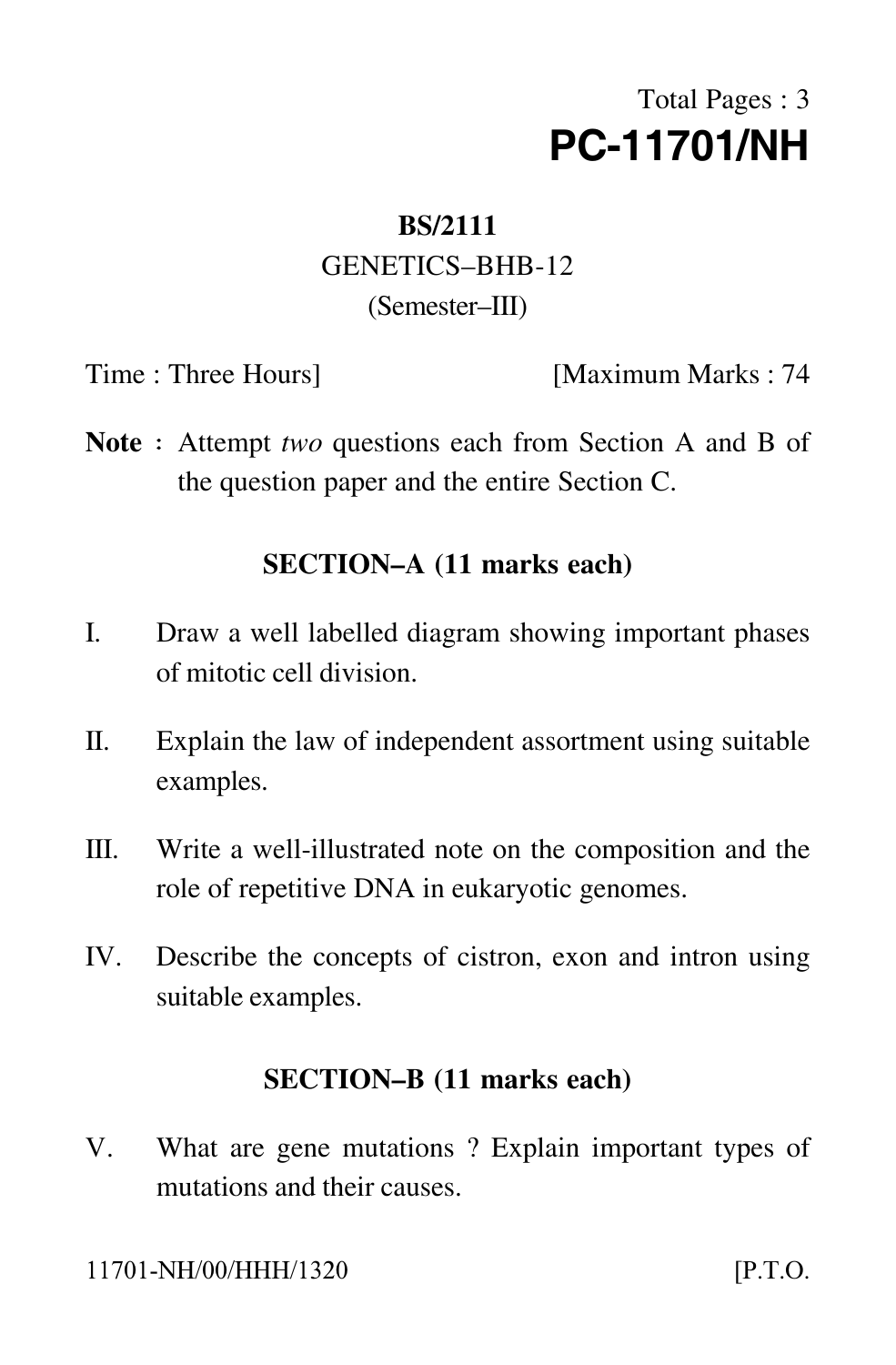- VI. What are chromosomal abnormalities and their implications in context to evolution ?
- VII. Write down important methods used for the detection of allelic and genotypic frequencies.
- VIII. Explain evolutionary genetics and the theory of natural selection.

### **SECTION–C (2 marks each)**

- IX. Write short notes on the following :
	- (a) Definition of genetics.
	- (b) Monohybrid cross.
	- (c) Incomplete dominance.
	- (d) Pseudo allele.
	- (e) Telomere DNA.
	- (f) SINEs.
	- (g) VNTRs.
	- (h) Karyotyping.
	- (i) Implications of translocation mutagenesis.
	- (j) Aneuploidy.
	- (k) Barr bodies.

11701-NH/00/HHH/1320 2